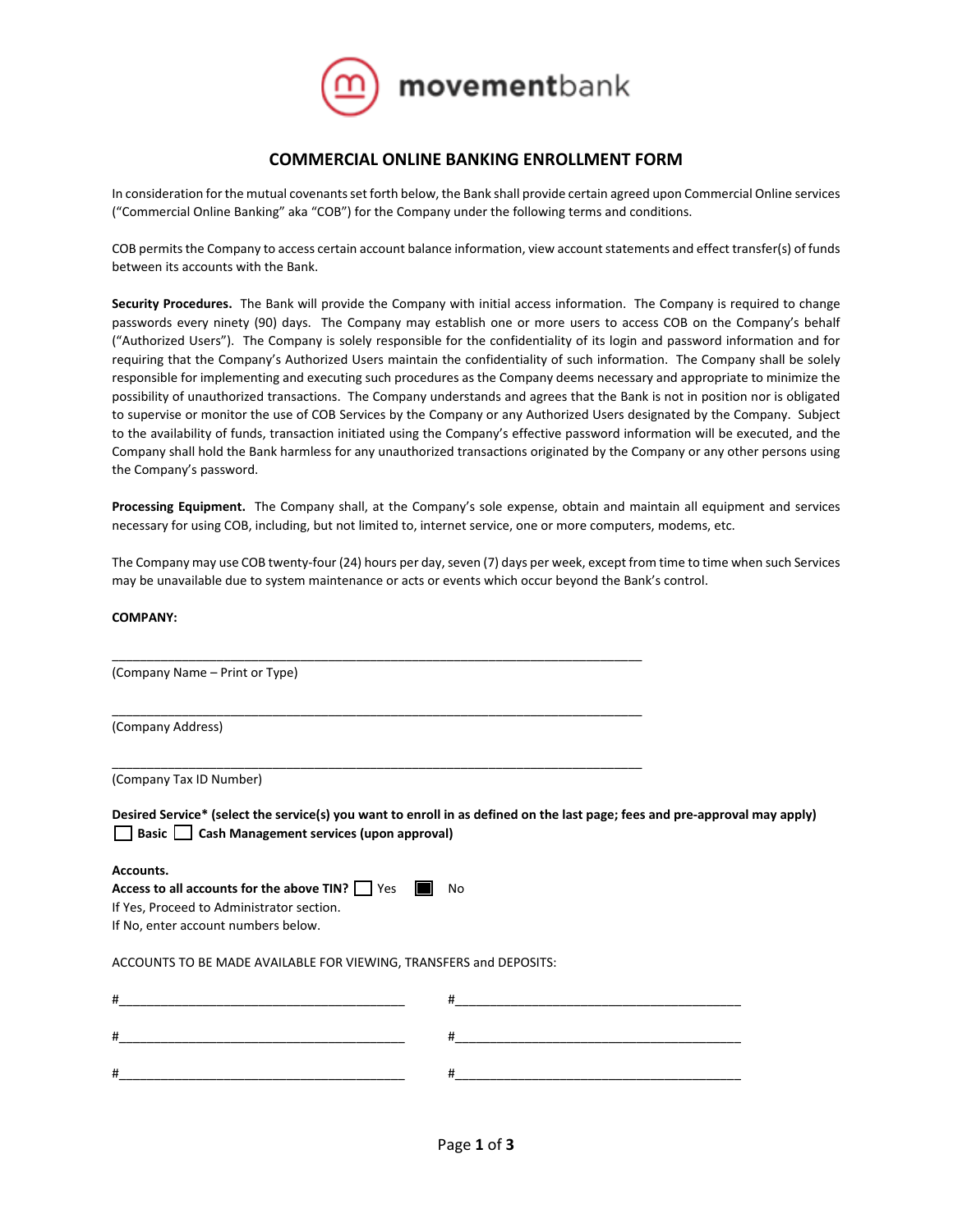

#### **Administrator.**

You must appoint an individual (an "Administrator") with the authority to determine who will be authorized to use the Services on your behalf. Your Administrator will have full rights to all accounts and any other related accounts/subsidiaries added in the future and can establish separate security codes for you and each user, as well as limits on each user's authority to access information and conduct transactions. You assume sole responsibility for the actions of your Administrator, the authority he or she gives others to act on your behalf, and the actions of the persons designated by the Administrator to use the Services.

## **ADMINISTRATOR for the Company's Commercial Online Banking**:

| Desired User ID |  |  |
|-----------------|--|--|

I hereby request Movement Bank to establish Commercial Online Banking access for the company listed below. The Company agrees to be bound by the security procedures listed in this enrollment form.

## **AUTHORIZATION:**

(Signature of Authorized Signer)

(Name and Title – Print or Type)

(Signature of Authorized Signer)

(Name and Title – Print or Type)

Date: \_\_\_\_\_\_\_\_\_\_\_\_\_\_\_\_\_\_\_\_\_\_\_\_\_\_

#### **SEND YOUR COMPLETED FORM TO:**

Fax: (336) 579-2671

Mail: Movement Bank Commercial Support, 3623 N Elm St., Suite 201, Greensboro, NC 27455 E-mail: Send via encrypted email to CommercialSupport@movementbank.com.

\_\_\_\_\_\_\_\_\_\_\_\_\_\_\_\_\_\_\_\_\_\_\_\_\_\_\_\_\_\_\_\_\_\_\_\_\_\_\_\_\_\_\_\_\_\_\_\_\_\_\_\_\_\_\_\_\_\_\_\_\_\_\_\_\_\_\_\_\_\_\_\_\_\_\_\_

\_\_\_\_\_\_\_\_\_\_\_\_\_\_\_\_\_\_\_\_\_\_\_\_\_\_\_\_\_\_\_\_\_\_\_\_\_\_\_\_\_\_\_\_\_\_\_\_\_\_\_\_\_\_\_\_\_\_\_\_\_\_\_\_\_\_\_\_\_\_\_\_\_\_\_\_

\_\_\_\_\_\_\_\_\_\_\_\_\_\_\_\_\_\_\_\_\_\_\_\_\_\_\_\_\_\_\_\_\_\_\_\_\_\_\_\_\_\_\_\_\_\_\_\_\_\_\_\_\_\_\_\_\_\_\_\_\_\_\_\_\_\_\_\_\_\_\_\_\_\_\_\_

\_\_\_\_\_\_\_\_\_\_\_\_\_\_\_\_\_\_\_\_\_\_\_\_\_\_\_\_\_\_\_\_\_\_\_\_\_\_\_\_\_\_\_\_\_\_\_\_\_\_\_\_\_\_\_\_\_\_\_\_\_\_\_\_\_\_\_\_\_\_\_\_\_\_\_\_

# **BANK USE ONLY:**

Commercial Online Banking Established By: \_\_\_\_\_

(Deposit Operations Employee Signature)

Date Completed: \_\_\_\_\_\_